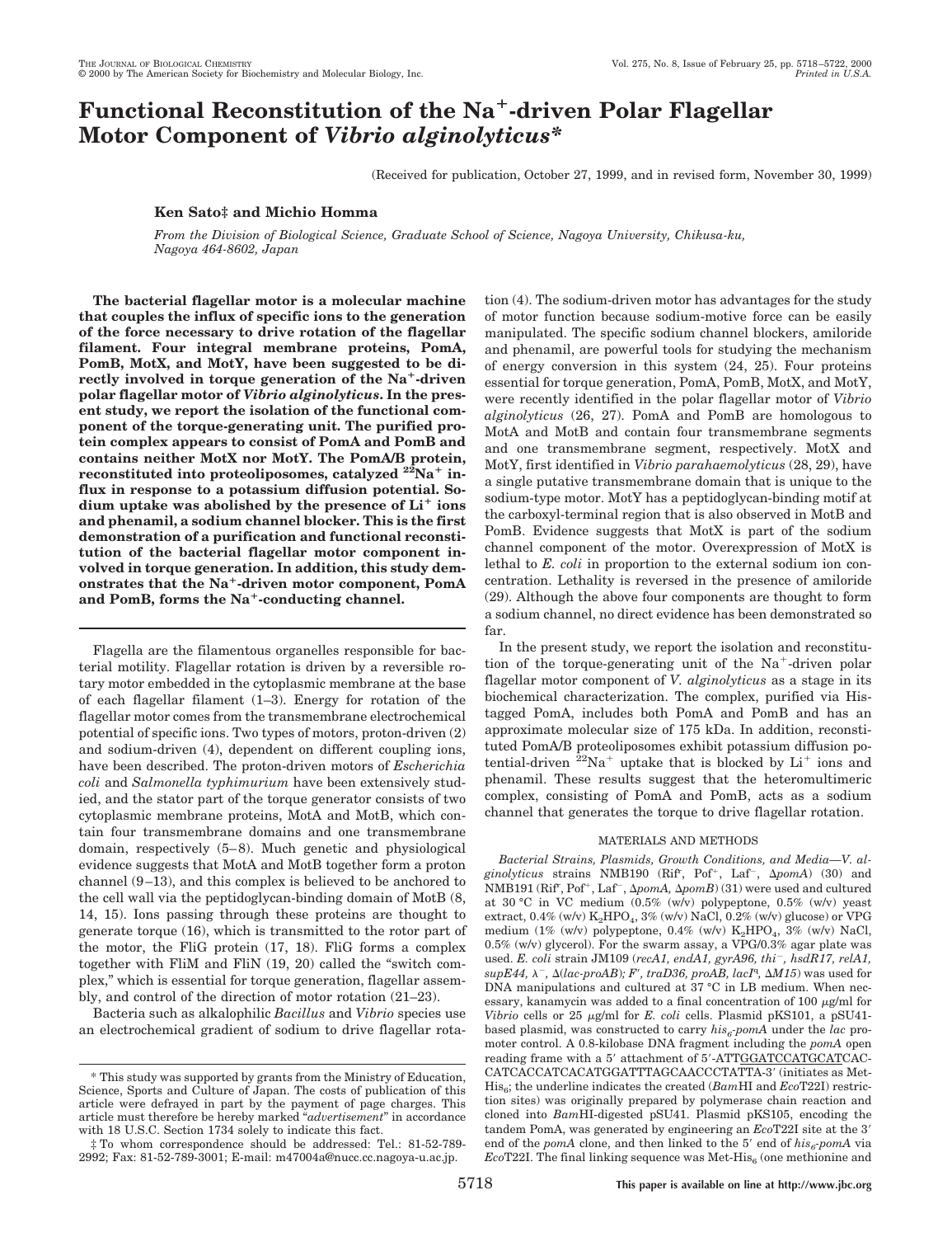six histidines), which was added at the junction. All the total inserts were confirmed by DNA sequencing.

*Purification of PomA/B Complex—*Cells of NMB190 harboring pKS101 were cultured at 30 °C under strong aeration in VPG medium. Cells were harvested and washed with buffer (20 mm Tris-Cl, pH 8.0, 5  $\rm mM$   $\rm MgSO_4,\ 10\%$   $\rm (w/v)$  sucrose) and stored at  $-80$   $^{\circ}{\rm C}$  until use. The frozen cells were thawed, resuspended (0.2 g/ml, wet weight) in 20 mM Tris-Cl, pH 8.0, containing 1 mM dithiothreitol, 5 mM  $MgSO<sub>4</sub>$ , 30  $\mu$ g/ml DNase I, and 0.5 mM phenylmethylsulfonyl fluoride. Membrane vesicles were prepared by subjecting the suspension to a single passage through a French press (5501-M Ohtake Works) at 4000 p.s.i. at 4 °C. Undisrupted cells were removed by low speed centrifugation  $(10,000 \times g$  for 20 min at 4 °C), and the membrane fraction was recovered from the supernatant by centrifugation at  $200,000 \times g$  for 2 h. The membrane pellet was suspended in Buffer A (20 mM Tris-Cl, pH 8.0, 150 mM NaCl, 1 mM dithiothreitol, 0.5 mM phenylmethylsulfonyl fluoride, 20% (w/v) glycerol) containing 5 mM imidazole, pH 8.0, and 2.5% (w/v)  $\beta$ -octylglucoside. The suspension was stirred for 30 min at room temperature and centrifuged for 20 min at  $10,000 \times g$ . The clarified extract was mixed with Ni-NTA<sup>1</sup>-agarose (Qiagen) prewashed with the same buffer, incubated at 4 °C for 1 h with gentle mixing, and then packed into the column. The loaded resin was washed with Buffer A containing 40 mM imidazole, pH 8.0, and  $1.25\%$  (w/v)  $\beta$ -octylglucoside. Elution was conducted with Buffer A containing 500 mM imidazole, pH 8.0, and 1.25%  $(w/v)$   $\beta$ -octylglucoside. The Ni-NTA-purified material was diluted 5-fold with Buffer B (20 mm Tris-Cl, pH 8.0, 20% (w/v) glycerol,  $1.25\%$  (w/v) b*-*octylglucoside) and applied to a MiniQ column (Amersham Pharmacia Biotech) equilibrated with Buffer B. The column was washed with Buffer B, and bound material was eluted with a 0–800 mM linear gradient of KCl in Buffer B. Fractions were analyzed by immunoblotting with anti-PomB antibody. Peak fractions were combined and concentrated by a MiniQ column. PomA/B complex was eluted from the column at a salt concentration of  $\sim$ 220 mM. The concentrated solution was applied on a Superose 6 gel filtration column (Amersham Pharmacia Biotech) equilibrated with Buffer B containing 100 mM KCl. The peak fractions containing both  $His_6$ -PomA and PomB were pooled and stored at  $-80$  °C. Purification of His<sub>6</sub>-PomA alone from NMB191  $(\Delta pomAB)$  strain harboring pKS101 was performed essentially as described above. Protein concentrations were assayed by the BCA protein assay reagent (Pierce).

*Reconstitution of Proteoliposomes—*Proteoliposomes were reconstituted by the octylglucoside dilution method. A sample of purified PomA/B complex (8.0  $\mu$ g) or His<sub>6</sub>-PomA (4.7  $\mu$ g) was mixed with 5.0 mg of *E. coli* phospholipids (Avanti Polar Lipids) in 20 mM Tris-Cl, pH 8.0, 200 mM KCl, 1.25% (w/v) b*-*octylglucoside, 10% (w/v) glycerol. The mixture (100  $\mu$ l) was sonicated briefly, incubated on ice for 20 min, and rapidly diluted (40-fold) into the dilution buffer (20 mM Tris-Cl, pH 8.0, 200 mM KCl). After 15 min at room temperature with gentle shaking, the proteoliposomes formed were recovered by centrifugation at  $200,000 \times g$  for 1 h, resuspended in 100  $\mu$ l of dilution buffer, frozen in dry ice/ethanol, and stored at  $-80$  °C. When assayed, the suspension was thawed at room temperature.

*Orientation of the PomA/B Complex in the Proteoliposomes—*Inverted membrane vesicles were prepared as described above. Preparation of spheroplasts of *V. alginolyticus* was performed as described previously (44). Membranes (60  $\mu$ ) were treated with 15  $\mu$ l of Proteinase K at the indicated concentrations on ice for 30 min. The samples were precipitated with trichloroacetic acid, washed with acetone, and then analyzed by SDS-PAGE, followed by immunoblotting with anti-PomB antibody (31).

*Determination of 22Na*<sup>1</sup> *Uptake by Proteoliposomes—*The standard incubation mixture contained 500  $\mu$ l of the following at 30 °C: 20 mM Tris-Cl, pH 8.0, 200 mM choline chloride, 0.5 mM <sup>22</sup>NaCl (4  $\mu$ Ci/ml), and proteoliposomes loaded with 200 mm KCl (50  $\mu$ l). The mixture was allowed to equilibrate for 5 min. Inhibitors were added, and after a 1-min incubation, a membrane potential was applied by adding 20  $\mu$ M valinomycin. At intervals, 90  $\mu$ l of the reaction mixture was filtered through a nitrocellulose filter  $(0.2-\mu m)$  pore size, Toyo Roshi Co. Ltd.) with suction and washed three times with 1 ml of 20 mM Tris-Cl buffer, pH 8.0, containing 200 mM choline chloride. The radioactivity trapped on the filter was determined by a  $\gamma$ -counter.



FIG. 1. **Purification of the torque-generating unit.** The protein pattern at the different stages of the purification procedure is visualized by 15% SDS-PAGE and by staining with Coomassie Brilliant Blue. *Lane 1*, detergent extract (45  $\mu$ g) of *V. alginolyticus* membrane; *lane 2*, eluant resulting from the membrane fraction subjected to Ni-NTA chromatography (20  $\mu$ g); *lane 3*, further purification by MiniQ anion exchange chromatography (11  $\mu$ g); *lane 4*, combined eluant fractions containing both PomA and PomB after Superose 6 chromatography  $(9 \mu g)$ .

### RESULTS

*Isolation of the Torque-generating Unit of the Polar Flagellar Motor from V. alginolyticus—*We isolated the torque-generating unit of the polar flagellar motor from *V. alginolyticus* based on the features characterized for PomA protein; at least it forms a functional complex with PomB protein in the cytoplasmic membrane (31). We constructed a plasmid, pKS101, that encodes PomA with an attached hexahistidine sequence on the amino terminus of the protein,  $His_{6}$ -PomA. The plasmid, pKS101, complemented a *pomA* null mutant; these results were similar to those observed with pYA301, which encodes wild-type PomA. In addition, the swimming speed of the cells harboring pKS101 was similar to that of wild-type cells (data not shown). Thus, the attachment of the hexahistidine tag does not interfere with PomA function. Membrane fractions of NMB190 transformed with pKS101 were prepared, solubilized with  $\beta$ -octylglucoside (Fig. 1, *lane 1*), and passed through a Ni-NTA-agarose column. The agarose column was washed, and bound protein was eluted with the buffer containing imidazole (Fig. 1, *lane 2*). The eluate from the Ni-NTA-agarose resin was applied to a MiniQ anion exchange column and eluted with a salt gradient. The eluate was analyzed by immunoblots using antibodies generated against PomA and PomB, and fractions that contained both PomA and PomB were collected (Fig. 1, *lane 3*). Finally, using a Superose 6 column, most other proteins were quantitatively removed, and PomA was eluted together with PomB but not with either MotX or MotY (Fig. 1, *lane 4*). Although  $His<sub>6</sub>$ -PomA is overexpressed in the cells, the protein complex purified above contains only endogenous PomB. Coomassie Brilliant Blue staining intensities of PomA and PomB bands of the complex separated by SDS-PAGE were measured by densitometry. The ratio of bound dye was 1.0:0.55 (PomA: PomB), and taking the molecular size of each protein into account, a calculated ratio of PomA and PomB in the complex was found to be 2.3:1.0 (PomA:PomB). Thus, it seems that the apparent molar ratio of PomA/B in the purified complex is 2

<sup>&</sup>lt;sup>1</sup> The abbreviations used are: NTA, nitrilotriacetic acid; PAGE, polyacrylamide gel electrophoresis.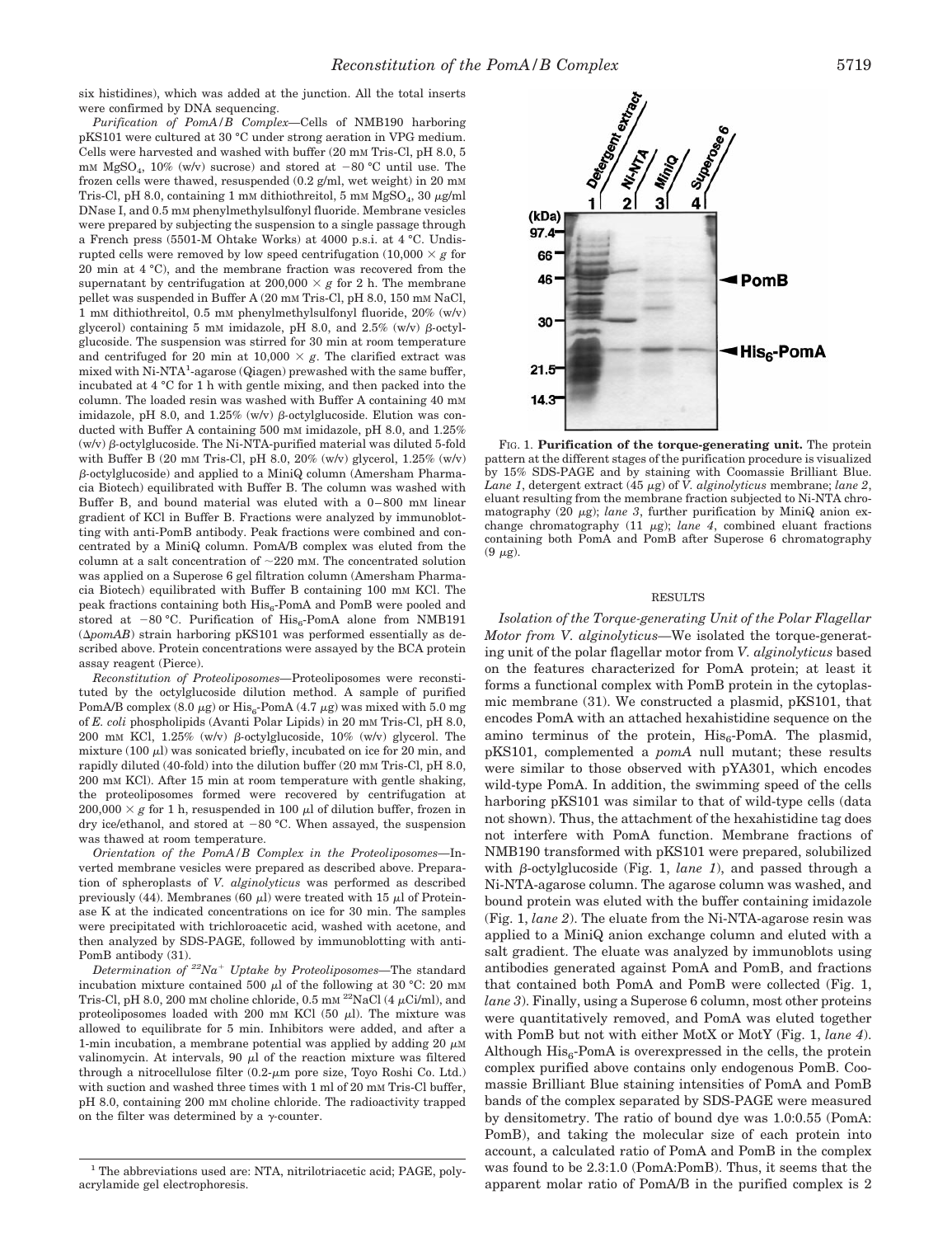

FIG. 2. **Orientation of PomA/B in cells and liposomes.** Treatment of spheroplasts, inverted membrane vesicles (*IMV*) from NMB190 (D*pomA*) cells harboring pKS101, and proteoliposomes (*PL*) with Proteinase K was performed as described under "Materials and Methods." As controls, spheroplasts, inverted membrane vesicles, and proteoliposomes were lysed with Triton X-100 before the protease treatment. Immunoblot was done with antibody generated against the carboxylterminal epitope of PomB. Samples that had not been treated with Proteinase K were also examined.

PomA:1 PomB, although the exact estimation necessitates more detailed investigation.

*Reconstitution of the PomA/B Complex into Proteoliposomes—*Proteoliposomes were prepared from purified PomA/B and *E. coli* phospholipids by the detergent dilution method (32, 33). To assess whether the PomA/B complex was properly reconstituted in the liposomes, we compared its topological orientation in liposomes to that of PomA/B in spheroplasts (Fig. 2). Treatment of spheroplasts with Proteinase K cleaved the carboxyl-terminal epitope of PomB. The same cleavage occurred after purified PomA/B complex inserted into liposomes was treated with Proteinase K. The carboxyl-terminal epitope of PomB in inverted membrane vesicles was protected from Proteinase K digestion by the membranes. However, lysis by Triton X-100 of spheroplasts, inverted membrane vesicles, or proteoliposomes resulted in carboxyl-terminal digestion by Proteinase K. A quantitative assessment of the PomB digestion in spheroplasts and proteoliposomes indicates that at least 80– 90% of the purified PomA/B was inserted into liposomes with the correct orientation (right side out). We conclude that the purified PomA/B complexes that were incorporated into liposomes were asymmetrically inserted with the same relative orientation as in the cytoplasmic membrane.

*22Na*<sup>1</sup> *Transport into Reconstituted Proteoliposomes—*The kinetics of  $2^2$ Na<sup>+</sup> uptake into reconstituted proteoliposomes are shown in Fig. 3. When valinomycin was added to potassium-loaded PomA/B liposomes, creating  $\Delta \psi$  in response to the potassium gradient,  $^{22}Na^{+}$  was rapidly translocated to the inside of proteoliposomes. No significant  $22Na<sup>+</sup>$  uptake was observed in control liposomes without PomA/B (data not shown) or PomB, indicating that the PomA/B complex but not valinomycin is responsible for  $22\text{Na}^+$  translocation. If the driving force for sodium uptake consisted of only  $\Delta pNa^{+}$ , the rate of  $^{22}Na^{+}$  uptake was very low. These results are indicative of an electrogenic  $Na<sup>+</sup>$  transport by purified PomA/B complex. The accumulation of  $2^{2}Na^{+}$  ions was effectively prevented by the presence of 50  $\mu$ M phenamil, which is a specific inhibitor of the sodium-driven flagellar motor (25, 34).

The sodium-driven motor of *V. alginolyticus* has been shown to function using lithium ion (35). Sodium translocation into PomA/B proteoliposomes was effectively inhibited by  $Li^+$ , indicating that  $Na^+$  and  $Li^+$  compete at a common binding site on the protein. These results are the first clear evidence of a bacterial flagellar motor component that acts directly as a primary ion channel.

*Molecular Properties of the PomA/B Complex—*To determine the apparent molecular size of the PomA/B complex, we performed gel permeation chromatography by loading purified PomA/B complex along with several molecular mass standards onto a Superose 6 column. The PomA/B complex was eluted between catalase (240 kDa) and aldolase (158 kDa) (Fig. 4).



FIG. 3. **Kinetics of <sup>22</sup>Na<sup>+</sup> uptake into reconstituted proteoliposomes containing PomA/B and effect of inhibitors.**  $\Delta \psi$  was created as a  $K^+$  diffusion potential by adding valinomycin to KCl-loaded proteoliposomes. The uptake of  $2^{2}Na^{+}$  ions was determined in incubation mixtures containing the proteoliposomes (2.5 mg of lipids) in a total volume of 0.5 ml. The addition of valinomycin is marked by the *arrow* (*filled circles*). Parallel experiments were performed with incubation mixtures containing 50  $\mu$ M phenamil (*open circles*), 10 mM LiCl (*open triangles*), and proteoliposomes containing  $His<sub>6</sub>$ -PomA (*filled squares*). Also shown is a control without valinomycin (*filled triangles*). Uptake experiments were carried out more than five times, and typical data are shown.



FIG. 4. **Molecular size of PomA/B complex and PomA estimated from Superose 6 chromatography.** The purified PomA/B complex or  $His<sub>6</sub>$ -PomA was loaded on a Superose 6 column equilibrated with 20 mm Tris-Cl buffer, pH 8.0, containing 100 mM KCl and 20% (w/v) glycerol and eluted at a flow rate of 0.03 ml/min. The molecular size standards used are ferritin (450 kDa), catalase (240 kDa), aldolase (158 kDa), albumin (68 kDa), and cytochrome *c* (12.5 kDa). The *arrows* indicate the position of the retention time of PomA/B ( $PomA/B$ ) complex and His<sub>6</sub>-PomA (*PomA*).

Considering the micellar size of  $\beta$ -octylglucoside (2.1 kDa), the apparent molecular size of the PomA/B complex was estimated to be 175 kDa.

We further purified His<sub>6</sub>-PomA alone from a *pomAB* null mutant strain (NMB191) harboring pKS101. When purified  $His<sub>6</sub>-PomA was applied to the Superose 6 column as described$ above,  $His<sub>6</sub>$ -PomA was eluted faster than would be expected for the PomA monomer (Fig. 4), which has a molecular size of 27 kDa. The estimated molecular size was 55 kDa. This result suggests that PomA alone exists as a stable homodimer in detergent extract.

To further elucidate the dimeric structure of PomA, we con-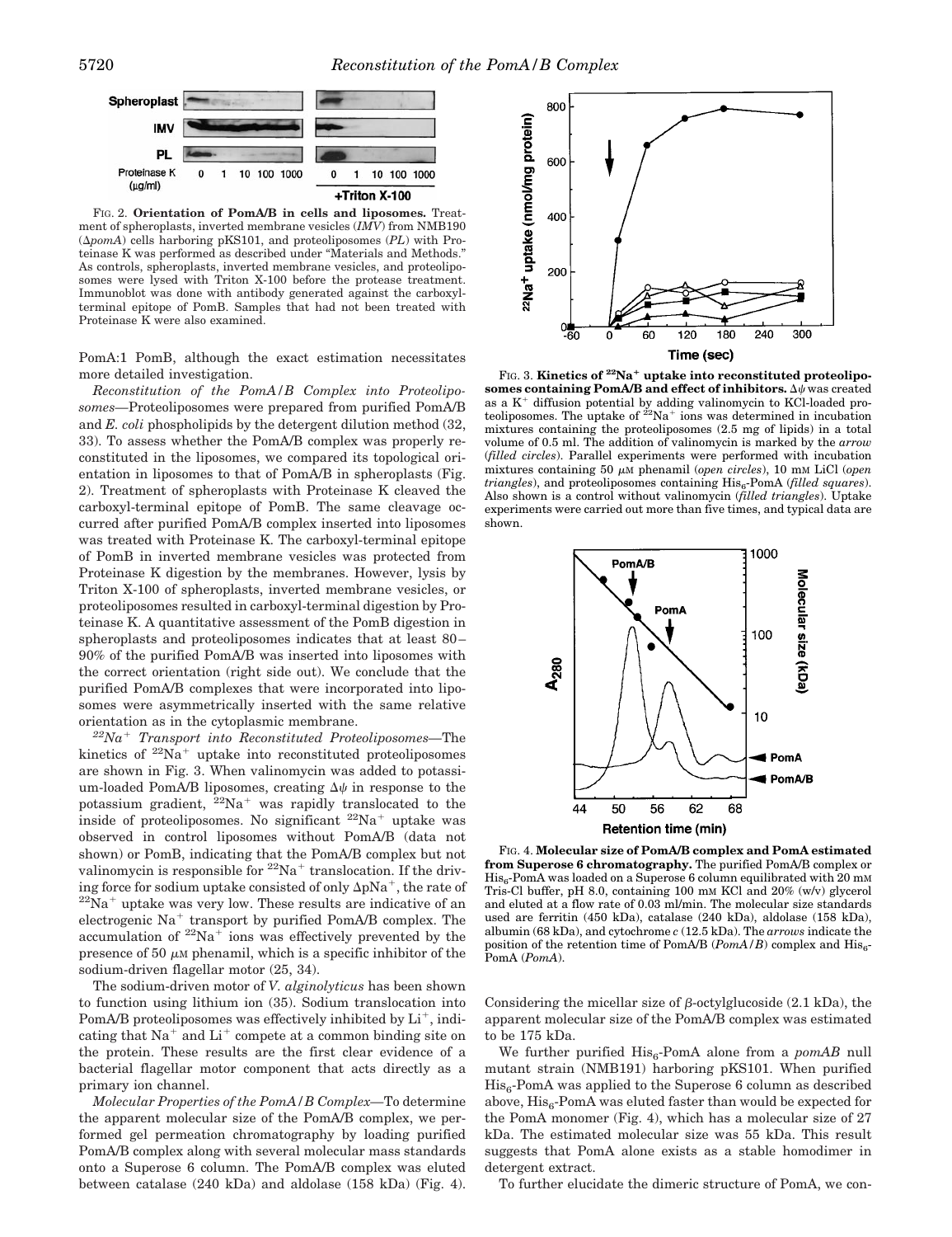

FIG. 5. **Expression and function of tandem PomA.** *A*, schematic diagram of a PomA-PomA dimer. Two PomA monomers joined tail-tohead in tandem are expressed as a single polypeptide. The *arrow* indicates the position of the connecting site, and the linking sequence is Met-His<sub>6</sub>. *B*, membrane vesicles (10  $\mu$ g of protein each) of NMB190  $(\Delta pomA)$  harboring a vector plasmid (*lane 1*), a plasmid encoding His<sub>6</sub>-PomA (*lane 2*), or tandem PomA (*lane 3*) were subjected to SDS-PAGE and immunoblotting with anti-PomA antibody. *C*, swarming abilities of NMB190 ( $\Delta p$ omA) cells expressing no PomA (*vector*), His<sub>6</sub>-PomA (*PomA*), or tandem PomA (*PomA-PomA*). Overnight cultures were spotted on VPG/0.3% agar plates containing kanamycin and incubated at 30 °C.

structed a plasmid encoding tandems of two PomA subunits expressed as a single polypeptide (Fig. 5*A*). Previous studies suggested that PomA has four membrane spans and that the amino and carboxyl termini must be on the same side of the membrane (26). Hence a tandem complex of two covalently linked PomA subunits might be expected to assemble into a functional state. The construction was performed by linking two *pomA* open reading frames in frame with six histidines as a linker. As shown in Fig. 5C, NMB190 ( $\Delta p$ omA) cells expressing the tandem PomA did indeed show ability to swarm in a soft agar plate. Compared with wild-type PomA, NMB190 cells expressing tandem PomA demonstrated a reduction in swarming ability. Since the carboxyl terminus of *Salmonella* MotA has been shown to be important for its activity (36), diminished swarm ability may be due to restricted flexibility around the carboxyl terminus of the amino-terminal half of tandem PomA. To demonstrate that the swarm activity observed is due to the activity of full-length tandem PomA and not to monomeric PomA, either from partial translation or proteolytic degradation of PomA fusion, immunoblots were prepared using membrane preparations from NMB190 expressing the tandem fusion protein. As shown in Fig. 5*B*, tandem PomA migrates at around 50 kDa. It should be noted that no other immunoreactive species is observed on the immunoblots, particularly around 25 kDa, where the monomeric  $His<sub>6</sub>$ -PomA migrates. The functional tandem fusion PomA was purified by Ni-NTA resin from the NMB191 ( $\Delta p$ *omAB*) strain that expresses tandem PomA by Ni-NTA resin. The molecular size was analyzed by a Superose 6 column together with Ni-NTA-purified monomeric  $His<sub>6</sub>$ -PomA, and the fractions were examined by immunoblotting with anti-PomA antibody. The purified  $His<sub>6</sub>$ -PomA was eluted in exactly the same fractions as tandem PomA (Fig. 6). These results strongly support the stable homodimerization of native PomA.





FIG. 6. Size exclusion chromatography of  $\text{His}_{6}$ -PomA (*PomA*) and tandem PomA ( $PomA-PomA$ ) on a Superose 6 column.  $His<sub>6</sub>$ PomA and tandem PomA were briefly purified by a Ni-NTA column and then applied to a Superose 6 column. The anti-PomA immunoblot profile of each fraction is shown.

### DISCUSSION

We have reconstituted the flagellar motor component of *V. alginolyticus* into proteoliposomes from pure phospholipids and purified membrane protein. Our results indicate that the purified PomA/B complex forms a sodium-conducting channel, whereas purified PomA alone does not. Although we have not examined the ability of PomB alone to mediate  ${}^{22}$ Na<sup>+</sup> translocation, PomB has been shown to be degraded in the absence of PomA, and the simultaneous expression of both PomA and PomB is required for the stability of PomB (31). MotX and MotY, which are also essential components required for torque generation *in vivo*, are apparently not part of the complex. Our data, however, do not exclude the possibility of a further stimulatory effect on sodium transport by MotX and MotY, or MotX and MotY might form a sodium channel independent of the PomA/B complex that may even be essential for torque generation. The isolation of the MotX and MotY proteins is now in progress and should help to clarify the function of those components. Can we exclude the possibility that minor contaminants contribute to or even cause the activities ascribed to the PomA/B complex? On the basis of sodium uptake activity per unit amount of PomA/B complex, proteoliposomes reconstituted from the PomA/B complex, which was purified from the strains overexpressing both  $His<sub>6</sub>$ -PomA and PomB, were as active as those reconstituted from the  $His<sub>6</sub>$ -PomA-overproducing strain (data not shown), suggesting that PomA and PomB were enough to catalyze sodium uptake.

Even though the functional partnership of PomA and PomB proteins, as well as *E. coli* MotA and MotB, has been established, information concerning their interactions and molecular stoichiometry is very limited. Indeed, their physical interaction has been demonstrated so far only by a co-sedimentation analysis (31, 37). An important finding in this study is that the Na<sup>+</sup>-driven flagellar motor components of *V. alginolyticus*, PomA and PomB, are purified as a functional complex. The subunit ratio of purified complex was estimated to be 2 PomA:1 PomB, which is about 89 kDa in size. Considering that the apparent molecular size of the PomA/B complex was 175 kDa, the native functional complex might consist of four copies of PomA and two copies of PomB as a single torque-generating unit, although more detailed investigation is required. When the purified  $His<sub>6</sub>$ -PomA alone was applied to a Superose 6  $column, His<sub>6</sub>-PomA was eluted as a stable homodimer, suggest$ ing that an even number of PomA subunits is recruited per functional complex. Consistent with the presence of homodimeric PomA, when the purified PomA/B complex was analyzed by a Superose 6 column, the elution profile showed two peaks corresponding to the PomA/B complex and to dimeric PomA, which may be dissociated from the complex.

PomA/B reconstituted into liposomes facilitates  $Na<sup>+</sup>$  uptake in a phenamil-sensitive manner. This finding is consistent with our previous observation that phenamil interacts directly with PomA/B (34) and with the closely related bacterium *V. parahaemolyticus* (38). The present study also shows that  $Na<sup>+</sup>$  uptake was abolished with the presence of  $Li^+$  ions. This result is